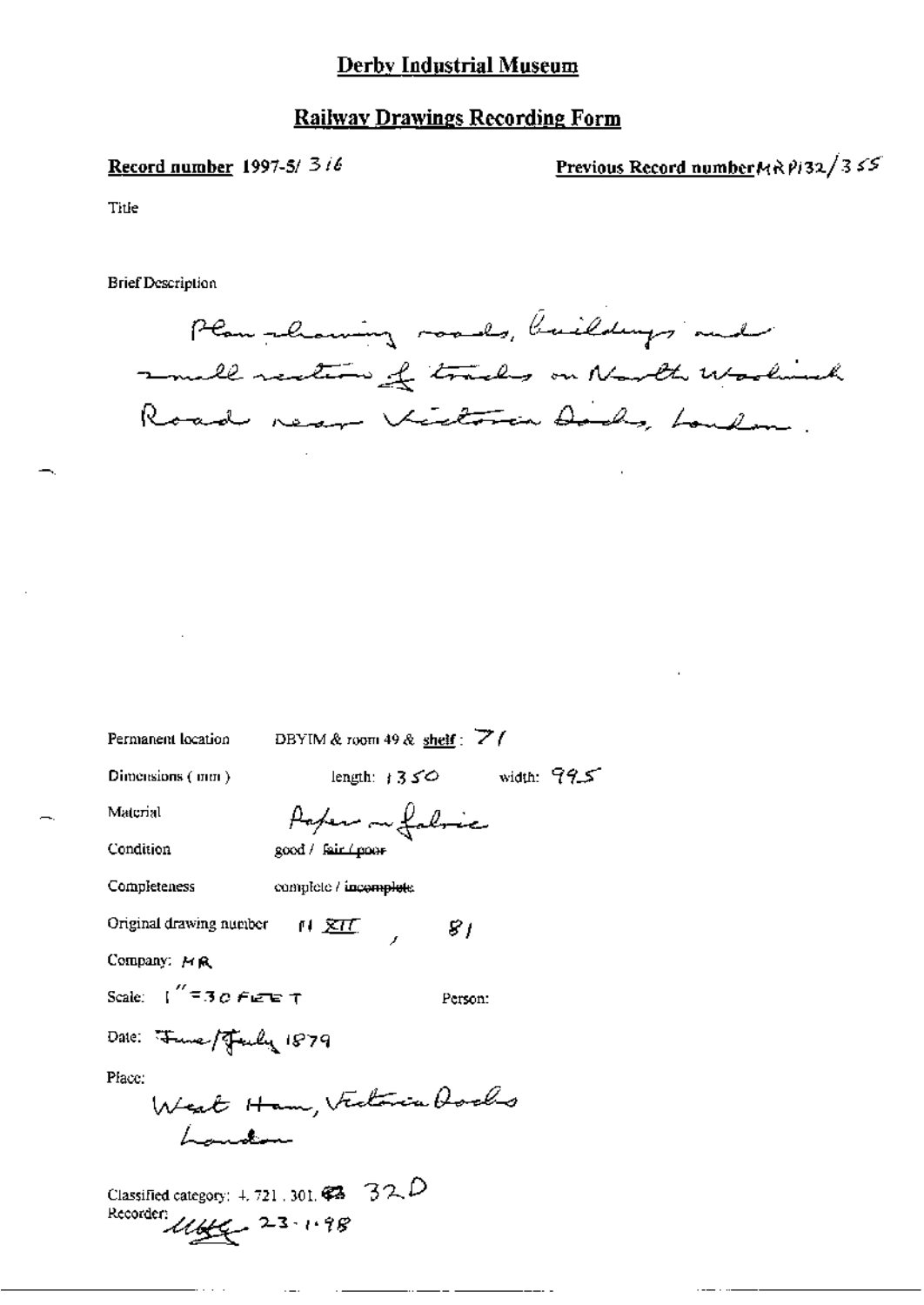## **Derby Industrial Museum**

## **Railway Drawings Recording Form**

# Record number 1997-5/ $760$

Previous Record number  $MRP132/846$ 

Title

**Brief Description** 

Plan-lowing ridings between River Therames & North Woolwich Road, MR boundaries Dred Franc boundary Dred Lot. for Thomas Whoof.

Permanent location

DBYIM & room 49 & shelf:  $97$ 

Dimensions (mm)

length:  $(230$  width:  $990$ 

Material

Poferan folice

Condition

Completeness

good / fair / poor

complete / incomplete

Original drawing number

Company: MR

Scale:  $\int_0^{\theta'} = 30$  F G G T

Person:  $\subset$   $\mathcal{I}$  D

Date:  $\Lambda$ Land  $\Lambda$   $\beta$   $\beta$   $\delta$ 

Mace: F<br>Themes Wearf Place: London r<br>V=i<del>elin</del>ia doc

Classified category: 4, 721, 301,  $\sqrt{3}$  2,  $\overline{D}$ Recorder:  $\mu$ ttel 28/5/1999